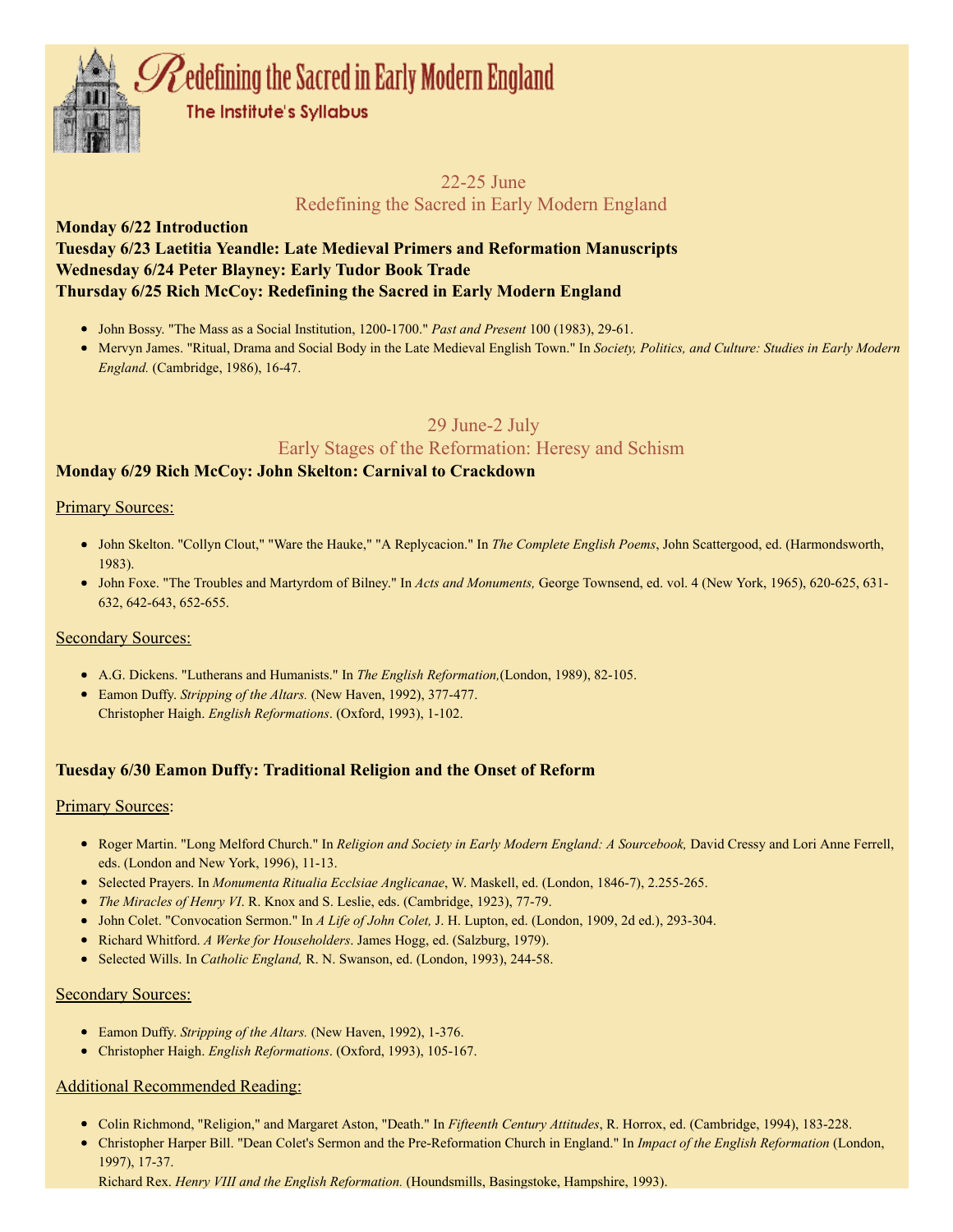# Wednesday 7/1 Eamon Duffy and Christopher Haigh: The Henrician Schism: Principle, Politics, and Polemic.

Richard Rex. *Henry VIII and the English Reformation.* (Houndsmills, Basingstoke, Hampshire, 1993).

#### Primary Sources:

- W. Roper. "Speech at Trial." In *Two Early Tudor Lives.* (Yale, 1962), 248-250.
- 1533 Act of Appeals. In *Statutes of the Realm*, iii. (London, 1810-22), 3.427-29; or slightly abbreviated in G.R. Elton, *The Tudor Constitution.* (New York, 1982), 344-49.
- Hugh Latimer. 1536 Convocation Sermon. In *Works of Latimer*. (Cambridge, 1844-45), 33-40; or extracts in *Religion and Society in Early Modern England: A Sourcebook*, David Cressy and Lori Anne Ferrell, eds. (London, 1996).
- Controversy between Henry VIII and Cranmer over revision of the 1537 *Bishops' Book.* In *The Works of Thomas Cranmer*, vol. 2 (Cambridge, 1844-46), 83-86, 93, 95, 100-1, 106
- *The Necessary Doctrine and Erudition for any Christian Man* ("The King's Book") 1543. "Preface", "An Article of Justification", "Of Prayer for souls departed". In *Formularies of Faith*, C. Lloyd, ed. (Oxford, 1825), 215-19, 363-69, 375-77.

## Secondary Sources:

- Duffy. chs 11-12
- $\bullet$  Haigh. chs. 6-9.
- D. MacCulloch. *The Reign of Henry VIII*. (New York, 1995), ch.7.
- -----. *Thomas Cranmer*. (New Haven, 1996), chs. 3-8.
- A. Fox and J. Guy. *Reassessing the Henrician Age*. (Oxford, 1986), esp. ch.7. Richard Rex. *Henry VIII and the English Reformation*. (Houndmills, Basingstoke, Hampshire, 1993).

# Thursday 7/2 Christopher Haigh: The Marian Church: Reform, Revivial or Reaction?

#### Primary Sources:

- E. Bonner, ed. "The Preface." In *A Profitable and Necessary Doctrine with certain homilies* (1554), Sig. A.
- J. Standish. "A Question to be moved to the high court of the Parliament." In *A Discourse wherein it is debated whether the Scripture should be in English* (1554), Sigs. A-Biii.
- T. Watson. *Wholesome and Catholic Doctrine concerning the Seven Sacraments.* (1558).
- *Accounts of the Wardens of Morebath*. In *Devon & Cornwall Notes and Queries*, J. E. Binney, ed. (supplement, 1904) pp. 181-91, 200-1.
- "Robert Parkyn's narrative of the Reformation," ed. A.G. Dickens. In *English Historical Review*, 62 (1947), 58-83.

#### Secondary Sources:

- Duffy. ch. 16
- $\bullet$  Haigh. chs. 12-13

## Additional Recommended Reading:

- A.G Dickens. "The Last Medieval Englishman" (on Parkyn). In *Reformation Studies* (London, 1982)*.*
- D. Loades. "The piety of the Catholic restoration in England" In *Humanism and Reform,* J. Kirk ed., Studies in Church History, Subsidia. (Oxford, 1991).

C. Litzenberger. *The English Reformation and the Laity: Gloucestershire, 1540-1580*. (Cambridge, 1997).

# 6 July - 10 July

## Edwardian Revolution: Anti-Sacramentalism

## Monday 7/6 Rich McCoy: Miracles, Mysteries, Mockeries

Croxton. *Play of the Sacrament. Non-Cycle Plays and Fragments.* Norman Davis, ed. EETS, s.s.1. (London, 1970), 58-89. *John Bon and Mast Person.* In *Three Tudor Dialogues.* Dickie Spurgeon, ed. and comp. (Delmar, NY, 1978).

## Tuesday 7/7 Diarmaid MacCulloch: Strategy for a Revolution

## Primary Sources: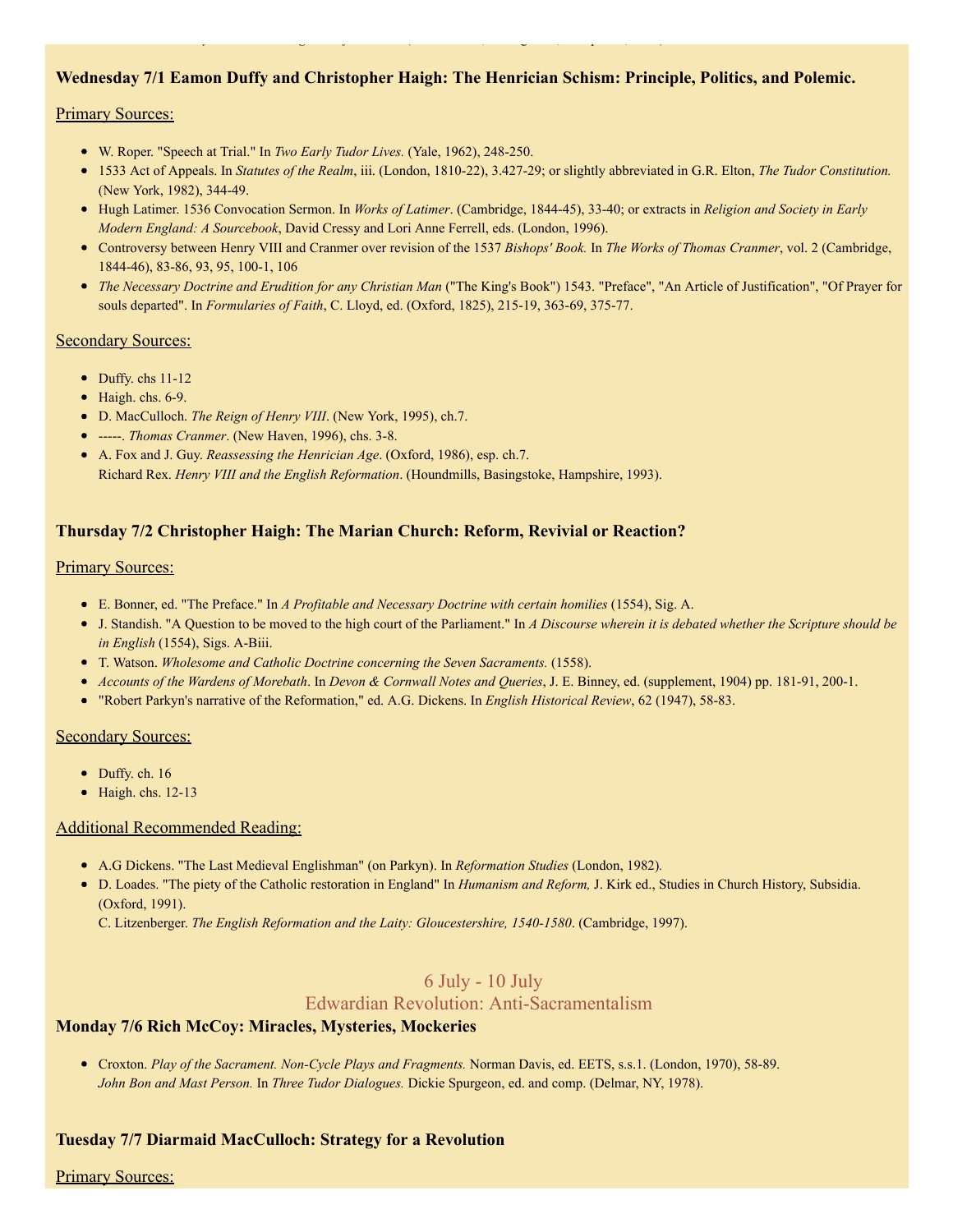- 'Articles to be followed and observed, according to the King's Majesty's Injunctions and Proceedings' [1550]. In *History of the Reformation of the Church of England,* G. Burnet, ed. (J.F. Dove for Richard Priestley, 3 vols in 6, 1820), pp. 226-7 [in all edns., Part II Bk. i, no. 33]; or in *Visitation Articles and Injunctions*, Frere and Kennedy, eds., vol. 2 (London, 1910) p. 190.
- R.B. Bond, ed. Certain Sermons or Homilies (1547) and A Homily against Disobedience and Wilful Rebellion (1570) (Toronto, 1987), homilies on justification and on good works [any earlier edition will do].
- Cranmer's letter to Bishop Bonner, 27 January 1548. Bonner's Register, London Guildhall Library MS 9531/12 pt. 1, f. 117r.
- Cranmer's 1548 articles for Canterbury diocese. In *Works of Thomas Cranmer*, John Edmund Cox, ed., vol. 2 (Cambridge, 1844-6), 154-9; or in *Visitation Articles and Injunctions*, Frere and Kennedy, eds., vol. 2.
- N. Ridley. London diocesan articles and injunctions, 1550. In Frere and Kennedy, eds., *Visitation Articles and Injunctions*, vol. 2, 230-45.

#### Secondary Sources:

- S. Anglo. *Spectacle, Pageantry and early Tudor Policy.* (Oxford, 1969), 283-95, on Edward's coronation celebrations
- M. Aston. *England's Iconoclasts. I. Laws against Images.* (Oxford, 1988), ch. 6.
- M.L. Bush. *The Government Policy of Protector Somerset.* (Edward Arnold, 1975), ch. 5.

#### Additional Recommended Reading:

- *Answer*, incorporating the *Defence.* In *Works of Thomas Cranmer*, J. E. Cox, ed. 2 vols., (Cambridge, 1844-6); or in *Remains of Thomas Cranmer.* H. Jenkyns, ed. 4 vols., (Oxford, 1833); vol. 2, (1846).
- House of Lords debate on the eucharist, December 1548. (British Library Royal MS 17 B XXXIX, ff. 1-31) In Appendix to *Edward VI and the Book of Common Prayer* F.A. Gasquet and E. Bishop, eds. (London, 1890).
- J. Ketley, ed. The Two Liturgies ... set forth by authority in the reign of King Edward VI ... (Cambridge, 1844), or in The First and Second Prayer *Books of Edward VI*, introd. E.C.S. Gibson (Dent-Dutton, 1910, rpt. 1964).
- S. Brigden. "Youth and the English Reformation." In *The impact of the English Reformation 1500-1640,* P. Marshall, ed. (London and New York, 1997), 55-84; repr. from *Past and Present* 95 (May, 1982), 37-67.
- P.N. Brooks. *Thomas Cranmer's Doctrine of the Eucharist. An Essay in Historical Development* (2nd ed., 1992, superseding 1965 edn.).
- C.M.F. Davies. "'Poor persecuted little flock' or Commonwealth of Christians: Edwardian Protestant concepts of the Church." In *Protestantism and the National Church in Sixteenth Century England,* P. Lake and M. Dowling, eds. (1987), 36-77.
- D. MacCulloch. *Thomas Cranmer: A Life.* (London and New Haven, 1996). N. Tyacke. "Re-thinking the 'English Reformation.'" In *England's Long Reformation 1500-1800,* Tyacke, ed. (Los Angeles, 1998), 1-32.

## Wednesday 7/8 Diarmaid MacCulloch and Janel Mueller: Plots and Intrigues

# **Primary Sources:**

• Selections from Foxe on Henry VIII, Catherine Parr, and Thomas Cranmer.

## Thursday 7/9 Janel Mueller: Gender, Prayer, and Witness

#### **Primary Sources:**

- Katherine Parr. *Lamentation of a Sinner*. Janel Mueller, ed. (work-in-progress).
- Anne Askew. *The Examinations of Anne Askew*. Elaine V. Beilin, ed. (NY, 1996).
- John Foxe. "The Story of Queen Katherine Parr: What Trouble She was in for the Gospel." In *Acts and Monuments*, George Townsend, ed. (New York, 1965), 5.553-561.

## Secondary Sources:

- Janel Mueller. "A Tudor Queen Finds Voice: Katherine Parr's Lamentation of a Sinner." In *The Historical Renaissance,* Heather Dubrow and Richard Strier, eds. (Chicago, 1988), 15-47.
- -----. "Complications of Intertextuality: John Fisher, Katherine Parr, and the Book of the Crucifix." In *Texts and Cultural Change in Early Modern England*, Cedric C. Brown and Arthur Marottie, eds. (Basingstoke and New York, 1997); or in *Representing Women in Renaissance England*, Claude J. Summers and Ted-Larry Pebworth, eds. (1997), 24-41.

# 13 July - 17 July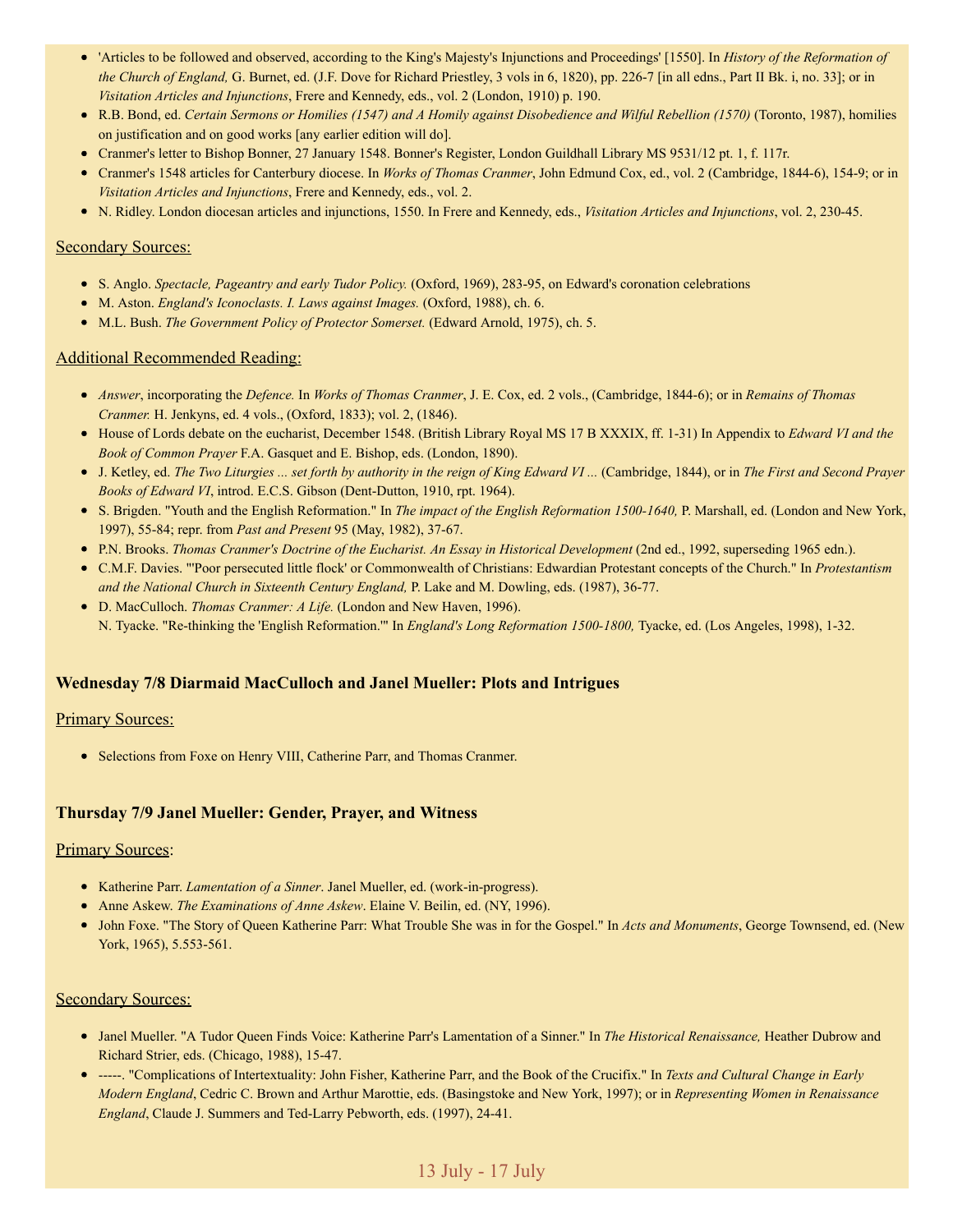# Monday 7/13 Rich McCoy: Maimed Rites

- William Shakespeare. *Hamlet.*
- *-----. The Phoenix and the Turtle.*

# Tuesday 7/14 Patrick Collinson: The Construction of Religious Identities in Elizabethan England: The Interaction of Stigmatization and Self-Scrutiny/Fashioning

## Primary Sources:

- *An Admonition to the Parliament.* In *Puritan Manifestoes,* W.H. Frere and C.E. Douglas, eds. (London, 1952).
- Gregory Martin. *Treatise of Schisms*. (1578)

# **Secondary Sources:**

- Francis Bremer, ed. *Puritanism: Transatlantic Perspectives on a Seventeenth-Century Anglo-American Faith* (Boston, 1993) (essays by Peter Lake and Patrick Collinson).
- Patrick Collinson. *The Puritan Character: Polemics and Polarities in Early Seventeenth-Century English Culture.* (Los Angeles, 1989).
- -----. "Windows in a Woman's Soul: Questions About the Religion of Queen Elizabeth I." In *Elizabethan Essays*, P. Collinson,ed. (London, 1994).
- -----. "The Religion of Elizabethan England and of its Queen." In *Giordano Bruno 1583-1585: The English Experience*, Michele Cilibreto and Nicholas Mann, eds. (Florence, 1997).
- Alexandra Walsham. *Church Papists: Catholicism, Conformity and Confessional Polemic in Early Modern England.* (Woodbridge, Suffolk, UK, 1993).

# Additional Recommended Reading:

- Patrick Collinson. *English Puritanism.* (Historical Association pamphlet, 1989).
- Helen Hackett. *Virgin Mother, Maiden Queen.* (New York, 1995).
- Christopher Marsh. *The Family of Love in English Society, 1550-1630.* (Cambridge, 1994). Michael Questier. *Conversion, Politics and Religion in England, 1580-1625.* (Cambridge, 1996).

# Wednesday 7/15 Patrick Collinson and James Shapiro: Literature and Religous Anxiety, 1588-1593: Marlowe's *Doctor Faustus* and the question of Atheism

## **Primary Sources:**

Christopher Marlowe. *Doctor Faustus. A- and B- Texts. Doctor Faustus and Other Plays.* David Bevington and Eric Rasmussen, eds. (Oxford and New York, 1995), pp. 139-246.

## Secondary Sources:

- C.F. Tucker Brooke. *The Life of Marlowe and the Tragedy of Dido Queen of Carthage* (New York, 1966).
- Nicholas Davison. "Christopher Marlowe and Atheism." In *Christopher Marlowe and English Renaissance Culture,* Darryll Grantley and Peter Roberts, eds. (Aldershot, Hants, England, 1996).
- Michael Hunter. "The Problem of 'Atheism' in Early Modern England." In *Transactions of the Royal Historical Society* 35 (1985), 135-158.

# Thursday 7/16 James Shapiro: Turning Turk

# **Primary Sources:**

Christopher Marlowe. *Jew of Malta*, Bevington and Rasmussen, eds. (Oxford, 1995)

# Secondary Sources: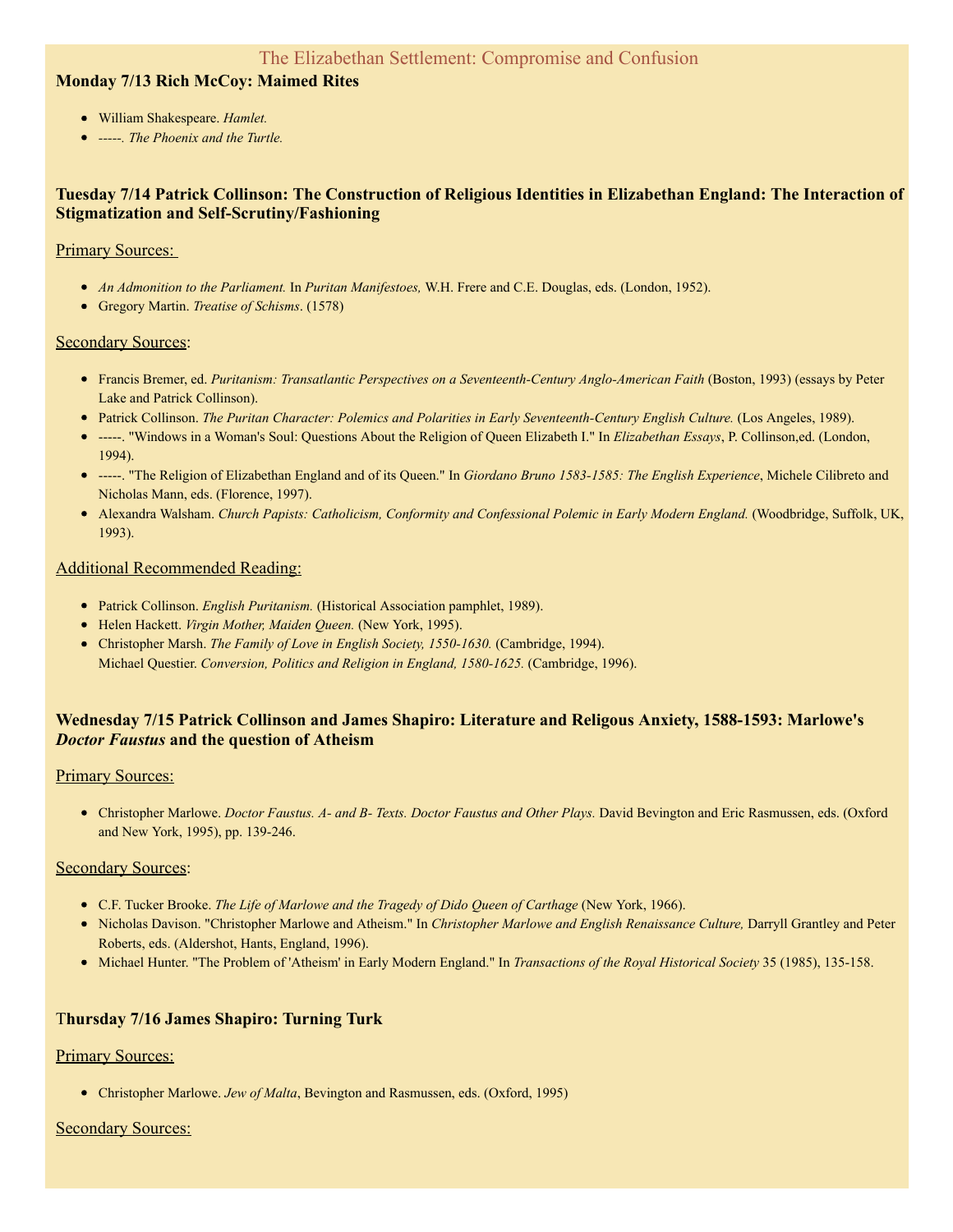Philip Massinger. *The Renegado. The Plays and Poems of Philip Massinger,* Philip Edwards and Colin Gibson, eds. vol. 2 (Oxford, 1976). James Shapiro. *Shakespeare and the Jews.* (New York, 1996), pp. 13-42, 131-165.

# 20 July - 24 July Stuart Divine Right

## Monday 7/20 Rich McCoy: Courtly Apotheoses

## Primary Sources:

Ben Jonson. *Oberon.* In *Selected Masques,* Stephen Orgel, ed. (New Haven, 1969). William Davenant. *Salmacida Spolia.* In *Court Masques: Jacobean and Caroline Entertainments, 1605-1640,* Michael Lindley, ed. (Oxford, 1995).

# Tuesday 7/21 Lori Anne Ferrell: Political and Nuptial Unions

#### **Primary Sources:**

- Thomas Campion. "Lord Hay Masque." In *Court Masques,* Lindley, ed., 18-34.
- Robert Wilkinson. *The Merchant Royall.* (1607)
- Ben Jonson. "Hymenaei." In *The Complete Masques*, Stephen Orgel, ed. (New Haven, 1969).

#### Secondary Sources:

- Lori Anne Ferrell. *Government by Polemic*. (forthcoming)
- Kenneth Fincham, ed. *The Early Stuart Church*, 1603-1642. (Houndmills, Basingstoke, Hampshire, 1993)
- Anthony Fletcher and Peter Roberts, eds. *Religion, Culture, and Society in Early Modern Britain.* (Cambridge, 1994). Jonathan Goldberg. *James I and the Politics of Literature* (Baltimore, 1983).

# Wednesday 7/22 Lori Anne Ferrell and Debora Shuger: Divine Right

## **Primary Sources:**

- James I*.* "Meditation on the 27.28.29 Verses of XXVII. Chapter of Saint Matthew, or a Paterne for a Kings Inauguration." In *King James VI and I: Political Writings,* Jonathan Sommerville, ed. (Cambridge, 1994), 229-249.
- Lancelot Andrewes. "Sermon Preached before the King's Majesty at Whaitehall on the Fifth of November, 1606." In *Works*. vol. 4 (Oxford, 1841-1854).

#### **Secondary Sources:**

Donna B. Hamilton and Richard Strier. *Religion, Literature, and Politics in Post-Reformation England, 1540-1688.* (New York, 1996).

## Thursday 7/23 Debora Shuger: Royal Prerogative

#### Primary Sources:

- William Shakespeare. *Measure for Measure*.
- Francis Bacon. "An explanation of what manner of persons those should be, that are to execute the power or ordinance of the king's prerogative." In *Works of Francis Bacon*, vol 4 (1826), 305-8.
- Samuel Daniel. "To Sir Thomas Egerton." In *The Complete Works*, Alexander Grosart, ed., vol. 1 (London, 1885), 191-198.
- William Hudson. *A Treatise of the Court of Star Chamber.* In *Collectanea Juridica*, Francis Hardgrave, ed., vol. 2 (1792), 1-130. William Lambarde. Archeion: Or, a Discourse upon the High Courts of Justice in England (1635); or in Archeion, Charles H. McIlwain and Paul L. Ward, eds., (Cambridge, 1957).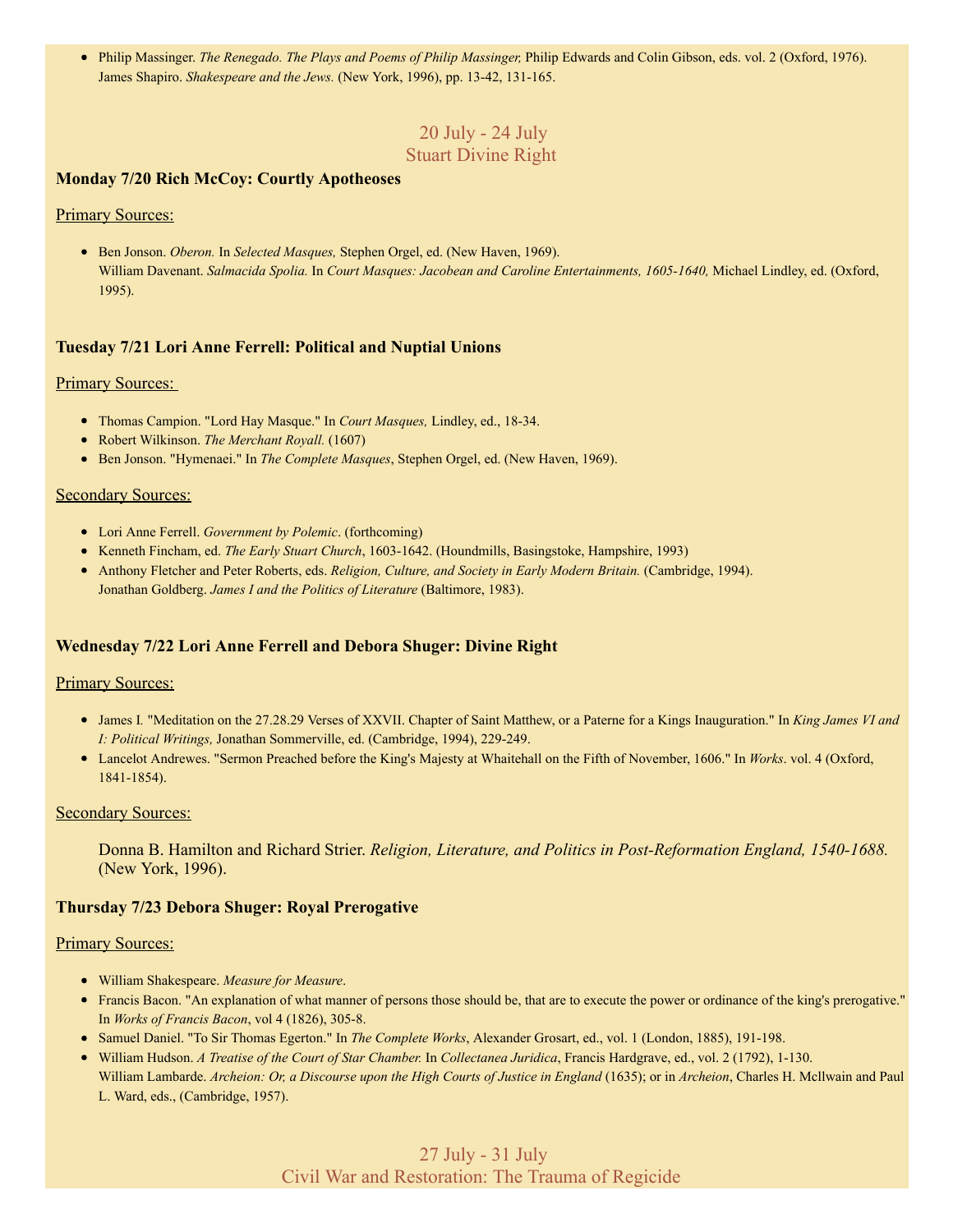# Monday 7/27 Rich McCoy: True and Substantial Liberty

## **Primary Sources:**

- John Milton. Selections from *The Doctrine and Discipline of Divorce.* In *John Milton,* Stephen Orgel and Jonathan Goldberg, eds. (Oxford and New York, 1991) 182-226.
	- -----. *Areopagitica.* In Orgel and Goldberg, eds. 236-273.

# Tuesday 7/28 Peter Lake: Puritanisms, Radical and Extreme

## **Primary Sources:**

- Thomas Case. *God's rising his enemies scattering.* In *Fast Sermons to Parliament*, vol. 4 (London, 1970-71), 169-227.
- Thomas Edwards. *Gangraena.* Selections (1646).
- Paul Hobson. *Practical divinity.* (London, 1646).
- John Tombs. *An apology*. (London, 1646).
- W. Walwyn. *The power of love.* In *The Writings of William Walwyn*, Jack R. McMichael and Barbara Taft, ed. (Georgia, 1989).

## Secondary Sources:

- D. Como and P. Lake. " 'Orthodoxy' and its Discontents: Dispute Settlement and the Manufacture of Consensus in the London (puritan) Underground." Forthcoming. Typescript supplied.
- A Hughes. "Popular Presbyterianism." In *England's Long Reformation,* Nicholas Tyacke, ed. (London, 1997).
- G. Nuttall. *The Holy Spirit in Puritan Faith and Experience*. (Chicago, 1992).
- M. Tolmie. *The Triumph of the Saints.* (Cambridge, 1977). T. Webster. *Godly Clergy in Early Stuart England.* (Cambridge, 1997).

# Wednesday 7/29 Peter Lake and Barbara Lewalski: Civil Idolatry

#### **Primary Sources:**

- *Eikon Basilike.* Philip A. Knachel, ed. (Ithaca, 1966).
- John Milton*. "*Eikonoklaste*s."* In *Prose Works 1641-1650.* (Menston, England, 1967-1968).

## Secondary Sources:

Richard Helgerson. "Milton Reads the King's Book." In *Criticism* 29 (1987), 1-25. Steven Zwicker. "The King's Head and the Politics of Literary Property: The *Eikon Basilike* and *Eikonoklastes*" In *Lines of Authority: Politics and English Culture 1649-1689*, Steven Zwicker, ed. (Ithaca, 1993).

## Thursday 7/30 Barbara Lewalski: Milton's Politics and Theology

## **Primary Sources:**

- John Milton. *Paradise Lost.* In *John Milton*, Stephen Orgel and Jonathan Goldberg, eds. (Oxford, 1991).
- *-----. Paradise Regained.* In Orgel and Goldberg, eds.
- *-----. Samson Agonistes.* In Orgel and Goldberg, eds.

## Secondary Sources:

- Sharon Achinstein. "*Samson Agonistes* and the Drama of Dissent." In *Milton Studies* 33, 133-59.
- Laura Knoppers. *Historicizing Milton: Spectacle, Power, and Poetry in Restoration England.* (Athens: University of Georgia, 1994). Chs. 3-4, 6.
- Barbara K. Lewalski. *Paradise Lost and the Rhetoric of Literary Forms.* (Princeton: Princeton UP, 1985).
- -----. "Milton's Samson and the 'Acquist of True [Political] Experience'" *Milton Studies.* 24 (1988), 233-51.
- David Loewenstein. "The Kingdom Within: Radical Religious Culture and the Politics of *Paradise Regained*." In *Literature and History* 3 (1994), 63-89.
- Mary Ann Radzinowicz. "The Politics of Paradise Lost." In *Politics of Discourse*, Kevin Sharpe and Steven Zwicker, eds. (Berkeley, 1987).

## Additional Recommended Reading:

John Milton. "De Doctrina Christiana." In *Prose Works 1641-1650.* (Menston, England, 1967-1968). Chs. 1-11, 27.